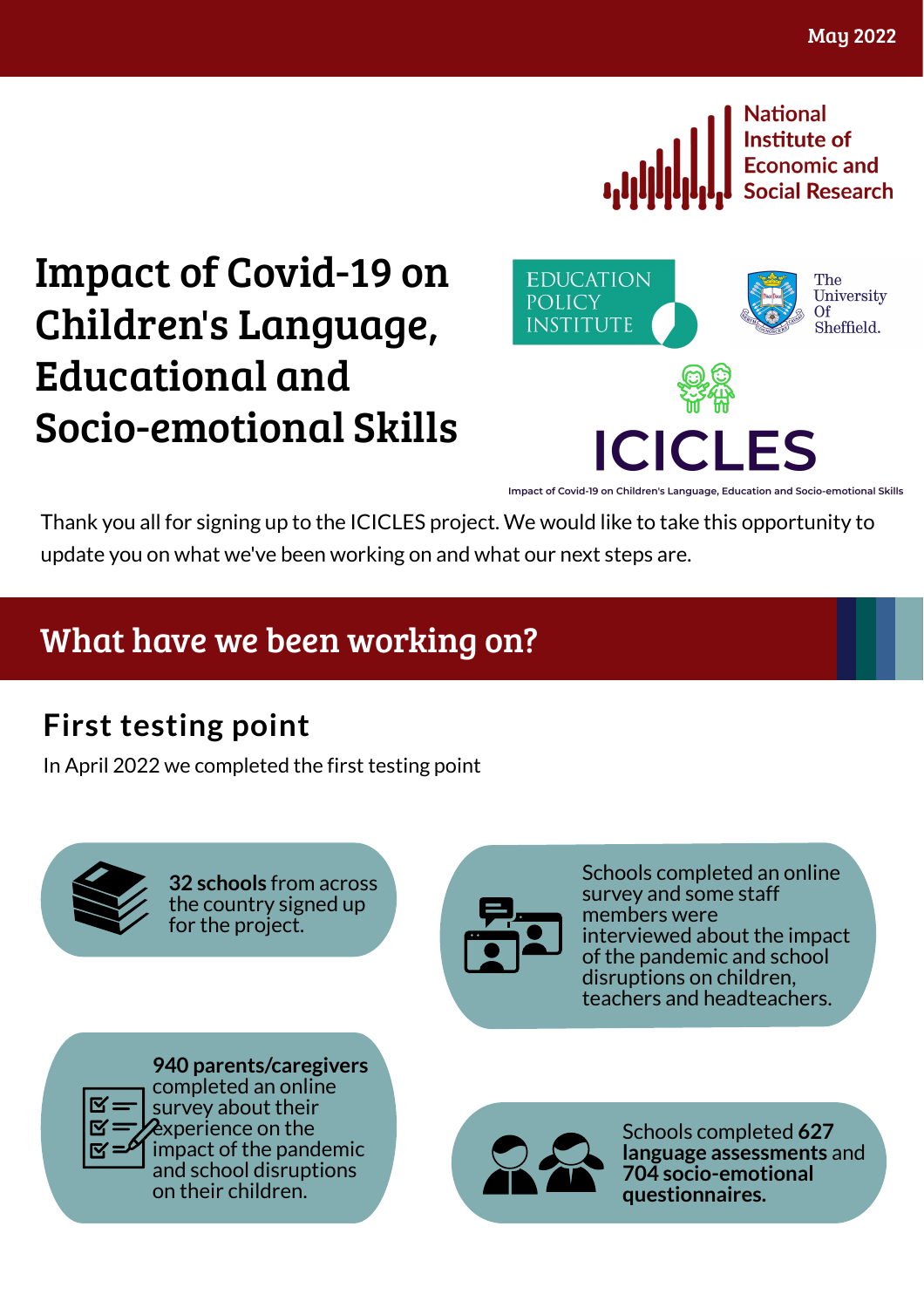## Preliminary findings

We interviewed some of you and we asked all of you to complete an online survey. These are some of the things you told us:

### **RECEPTION YEAR 1 YEAR 2**

At the beginning of this academic year schools were mainly concerned about children's communication and language and personal, social and emotional development.

This year schools are prioritising communication and language and personal, social and emotional development.

At the beginning of this academic year schools were mainly concerned about Language and **Phonics** 

This year schools are prioritising mental health and wellbeing and phonics.

At the beginning of this academic year schools were mainly concerned about English reading comprehension and grammar, punctuation and spelling.

This year schools are prioritising language and phonics.

**627 Language Screens were completed**. Our preliminary findings show that the language skills of most children across the three year groups are in the expected range. The Language Screen is a standardised measure that focuses on four specific areas: expressive and receptive vocabulary, listening comprehension and sentence repetition. While this language measure suggests that most children are performing in the expected range, it may not pick up on difficulties children may have with their broader communication skills.

Reception



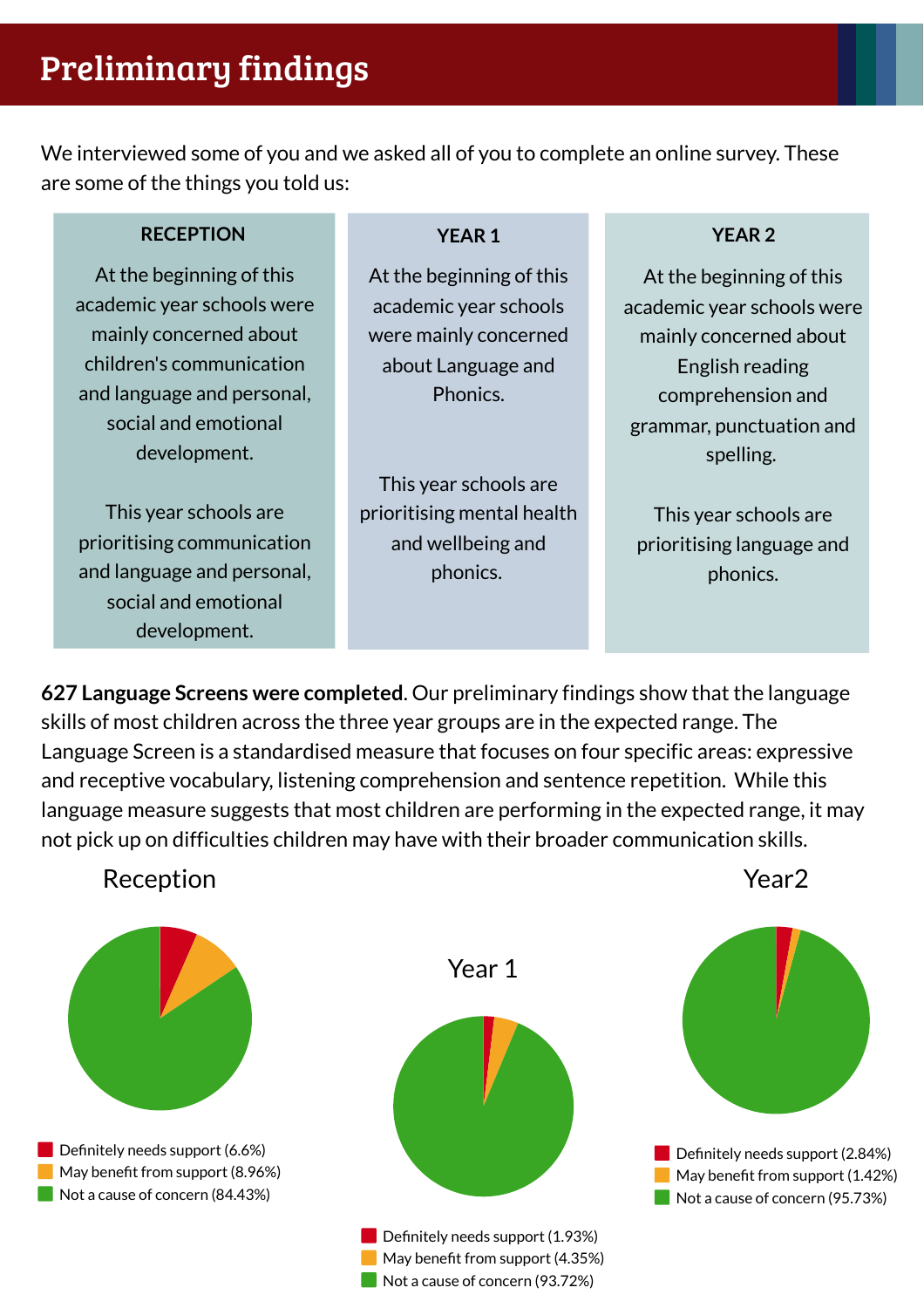## Preliminary findings

**704 Strengths and Difficulties Questionnaires were completed.** This questionnaire is a measure used to assess socio-emotional well-being. Scores are categorised as *close to average,slightly raised, high* and *very high*. Scores that are close to average indicate that a child is scoring in the typical range. Scores that are slightly raised, high or very high suggest a child may have some socio-emotional difficulties.

Our preliminary findings show that the majority of children in all year groups are scoring in the close to average range. However, in all year groups there are some children falling into the slightly raised, high and very high categories.